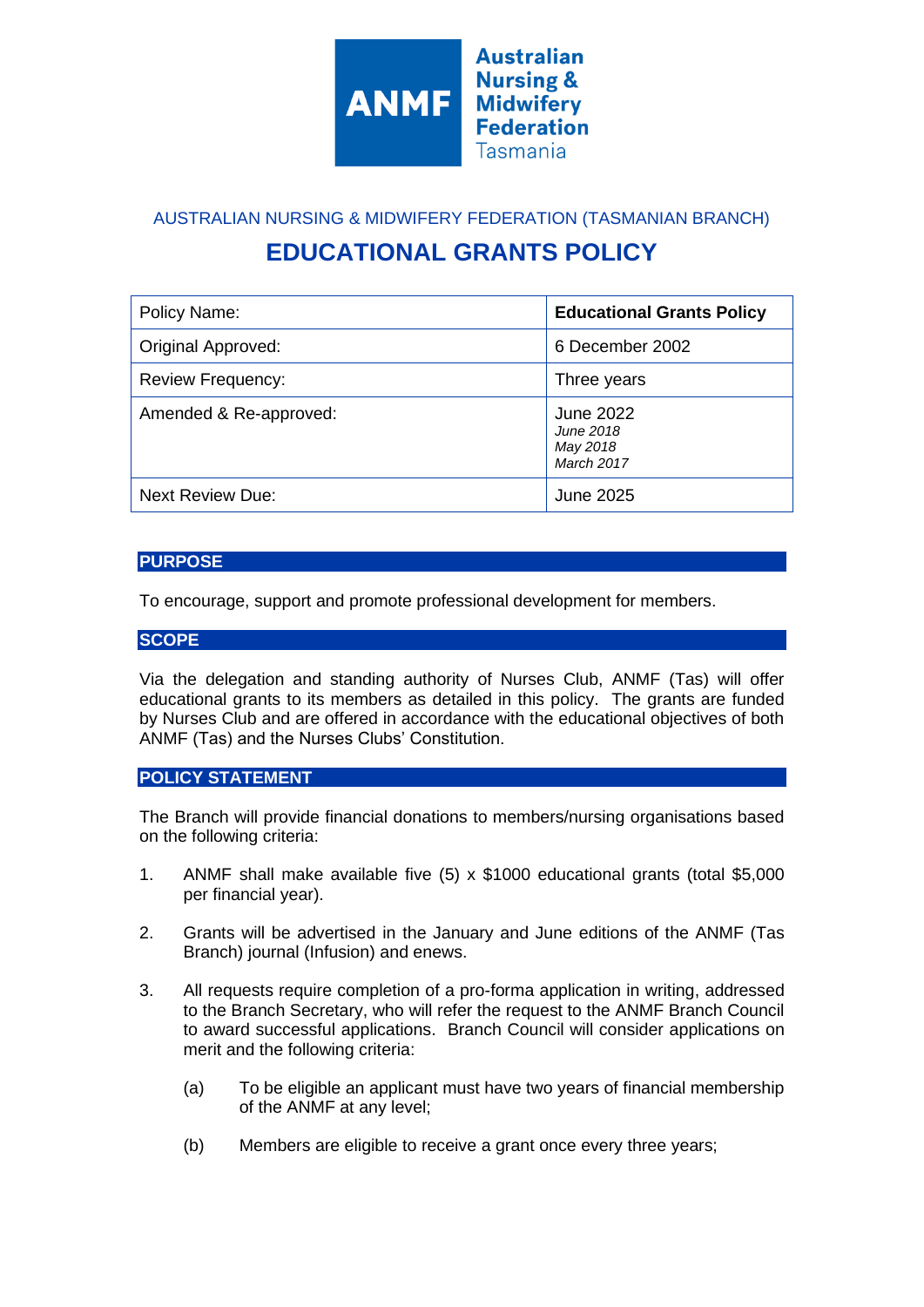- (c) Grants shall be prioritised for Health Education and Research Centre (HERC) education in the first instance unless HERC courses offered do not meet the learning needs of the requesting member.
- (d) Grants for ANMF (Tas) Health Education and Research Centre seminars shall be relevant to nursing, patient care or ANMF organisationally but excludes formal academic studies;
- (e) The grant shall be up to \$1000.00 and applicable receipts must be presented to ANMF for reimbursement;
- (f) It is an expectation that the employer supports professional development and applicants must show that they have considered all other relevant avenues for funding.
- 4. A written report shall be required and this may be printed in Infusion.
- 5. Any request for donations from benevolent groups shall be considered by Branch Council and must be directly related to nursing.